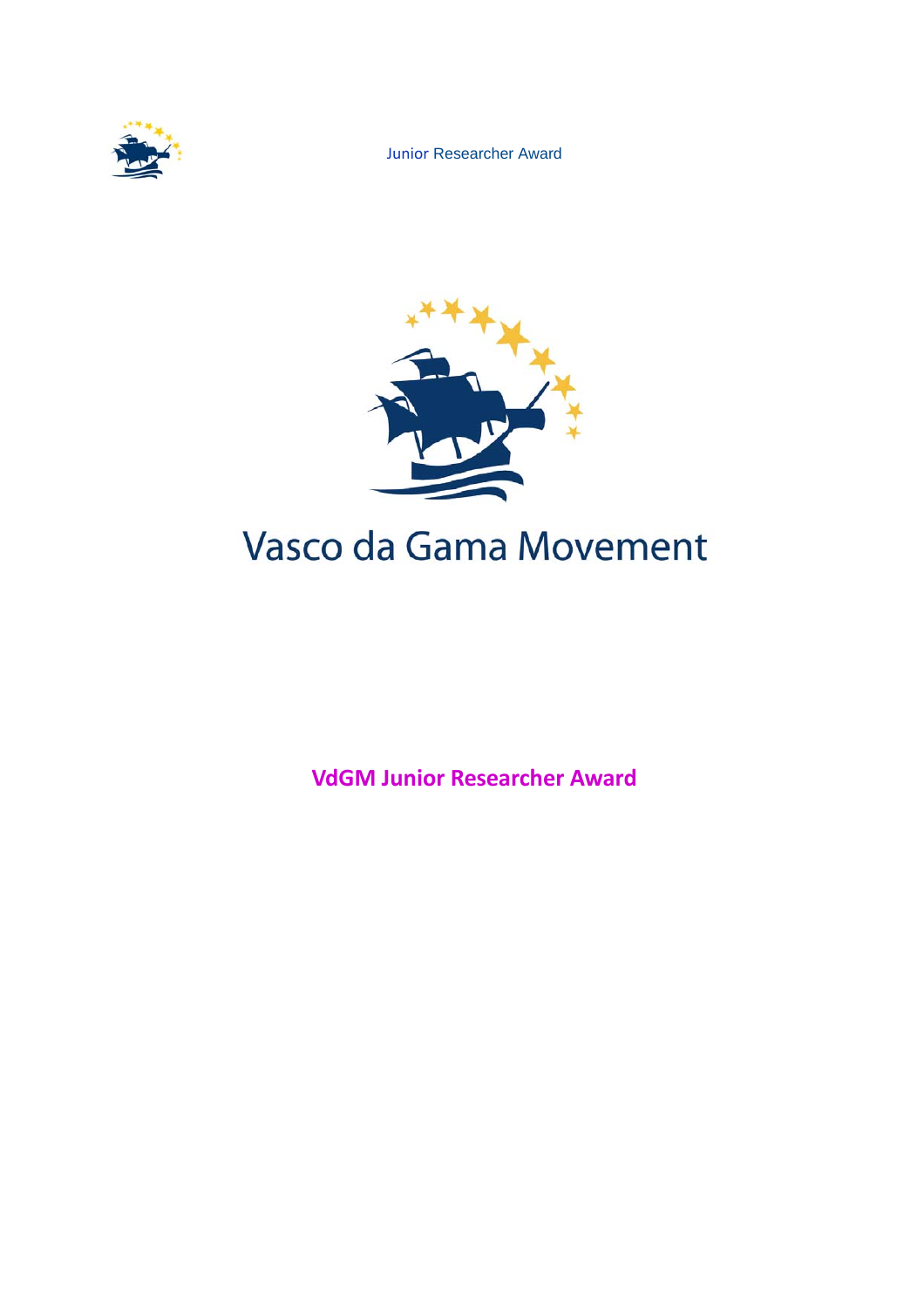

# **GOAL**

The Vasco Da Gama Movement wants to encourage New and Future General Practitioners/Family Physicians (GP/FM) to develop their research skills in order to improve health care in primary care.

For this reason, the Vasco Da Gama Movement proposes an **annual junior researcher award** rewarding GP/FM trainees or junior GP/FM with up to 5 years working experience after graduation.

# **CONDITIONS**

Every VdGM national representative can propose one researcher for his/her country, using the selection grid as proposed by VdGM (annex). Only one application per country and per candidate is accepted.

The researcher should be either a GP/FM trainee or a Junior GP/FM (up to 5 years after graduation from vocational training).

The research project should have an impact on the field of primary care. The template for submission is in Annex 1.

## **MEMBERS OF THE JURY**

The members of the Jury are chosen by the research liaison of VdGM, with the agreement of the VdGM executive. They include at least:

- Liaison person for the Research Theme group as representative of the VdGM EG
- Another member of the Research Theme group
- A member of EGPRN
- An external guest member as appointed by VdGM (senior researcher with experience)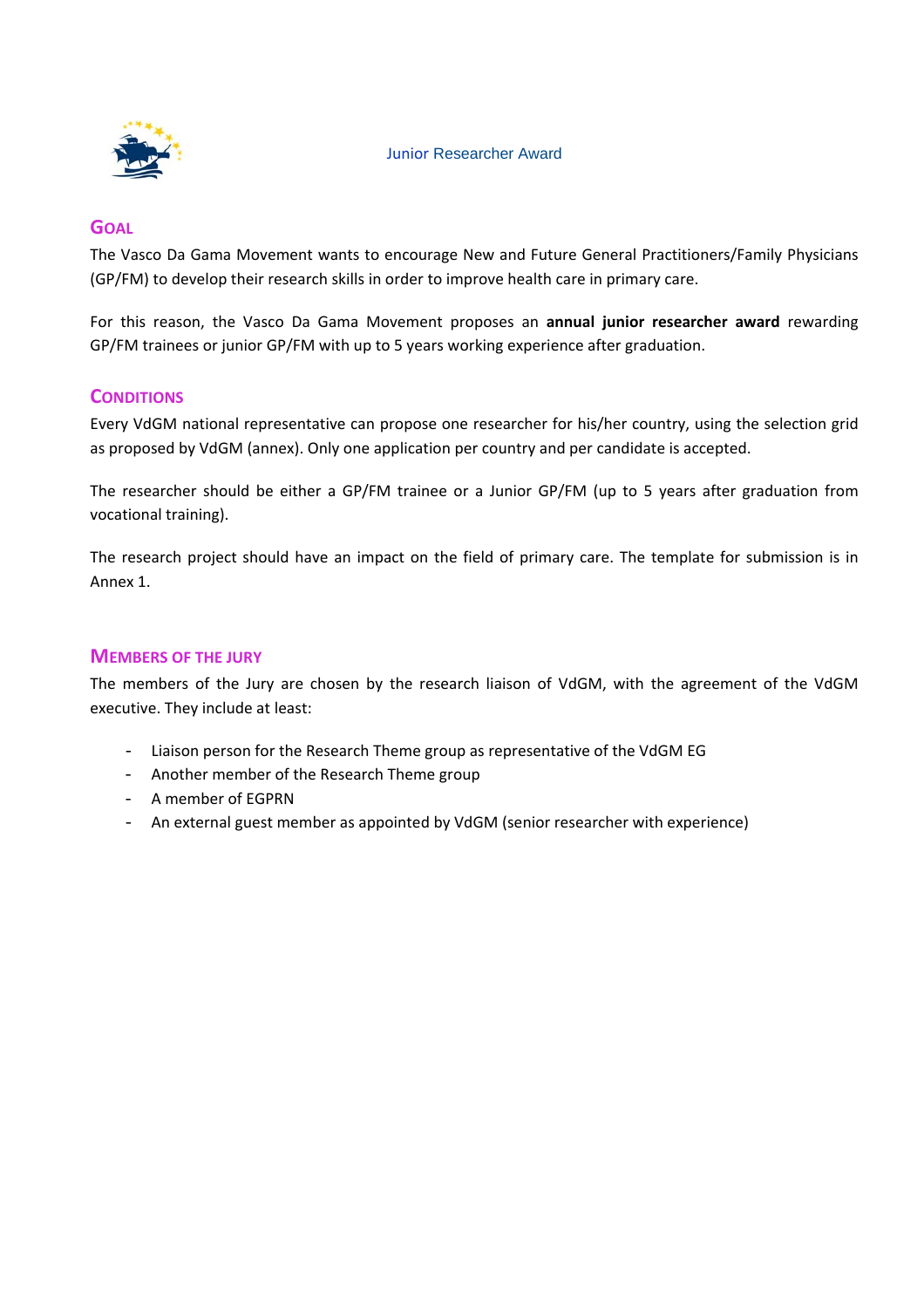

# **PRACTICAL CONSIDERATIONS**

Application only through VdGM national representatives (Europe council members)

- $\checkmark$  Documents to be sent to the national representative before the 15<sup>th</sup> March 2016
	- a copy of passport or identity card
	- a copy of student registration or document of graduation
	- a short letter of presentation from the candidate (max. 500 words):
		- Save as: Presentation\_JRA 2016\_country\_name-applicant
	- the national grid as filled out by the national representative or person responsible for national selection
	- a copy of the project proposal as submitted by the candidate
		- Save as: Project proposal JRA 2016\_country\_name-applicant
- $\checkmark$  Deadline for application to the national representatives is 15<sup>th</sup> March 2016, deadline for the proposal of the national candidate is 15<sup>th</sup> April 2016
- $\checkmark$  Jury will define 3 final candidates before May 15<sup>th</sup> 2016
- $\checkmark$  3 final candidates are expected to present their project proposal during a VdGM workshop in the main conference (junior champions in GP‐research).
- $\checkmark$  Entrance fees for the three final candidates will be paid by VDGM only if the candidate presents his/her research work in Wonca Copenhagen.
- $\checkmark$  The final winner will receive 1000 euro (to perform the research proposal, or other research)
- $\checkmark$  The final winner will be pronounced during the closing ceremony.

The winner will allow VdGM to publish CV, portrait photography and research abstract on the VdGM website as examples of Champions of Research as general practice clinicians.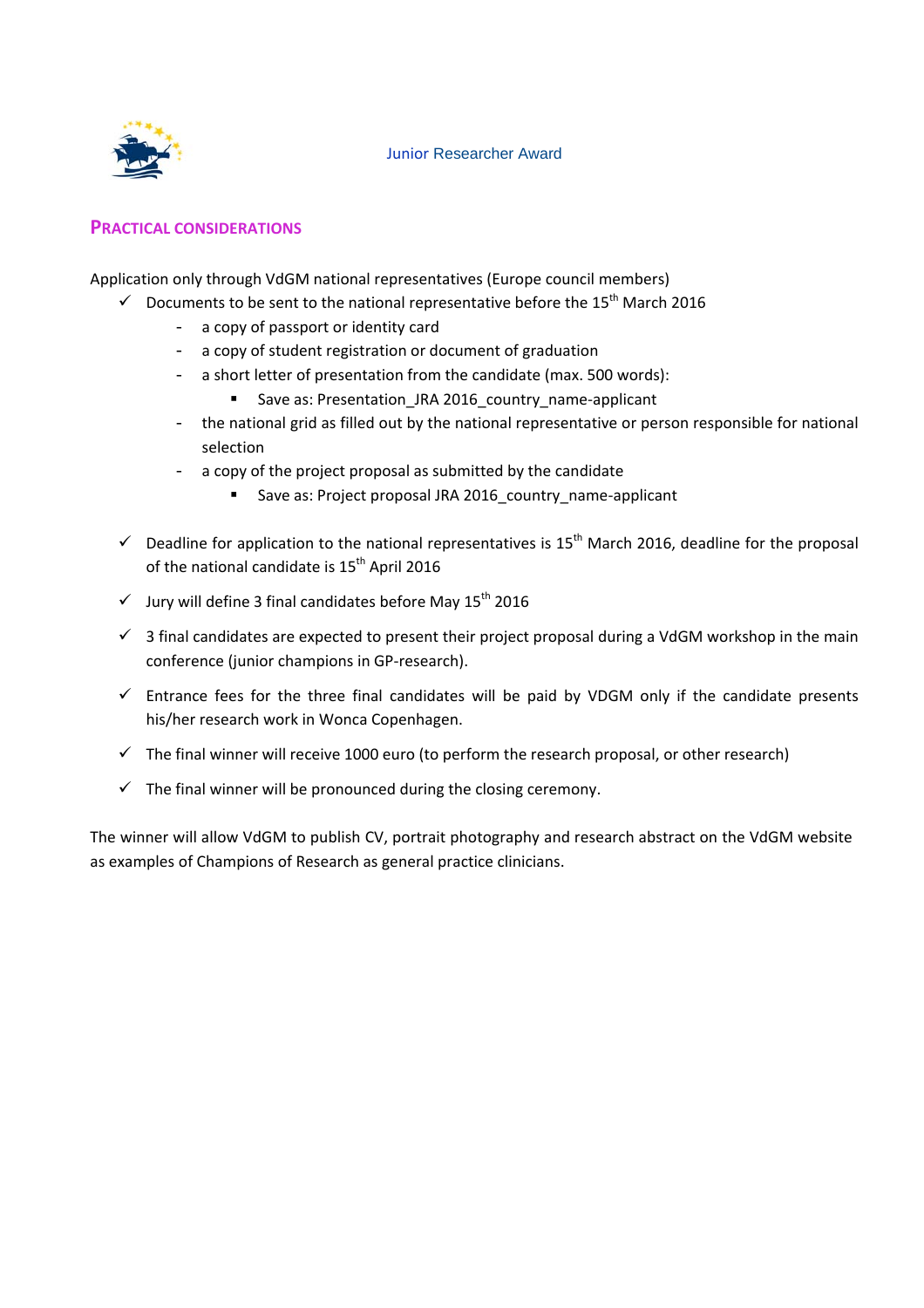

# ANNEX 1: TEMPLATE FOR THE PROJECT PROPOSAL FOR THE JUNIOR RESEARCHER **AWARD 2016**

#### **a) Short summary (up to 250 words)**

Please give a short summary of your proposed project. It should be understandable without reading the full proposal. Please state a clear research question that results from prior evidence. Give a short overview describing how you intend to answer the question with your project. Make some comments on the results you expect and how they may extend prior knowledge and impact on clinical practice.

#### **b) Background: (up to 1.000 words)**

This section should give an overview of existing evidence in the field your question derives from. It may be wise to extract and cite current review articles here. Make clear why your research is needed on the background of prior knowledge.

#### **c) Main research question/hypothesis**

Please state one primary question or hypothesis that consistently derives from the previous section. There may be additional research questions/hypothesis you may be free to add in this paragraph. But make sure that your projects keeps focused!

#### **d) Planned methods: (up to 750 words)**

This section should describe the planned/performed project as detailed as possible. Give details about the study design (e.g. observational, intervention, setting (e.g. practice or hospital), number and characteristics of participants (including a sample size calculation), instruments and measures (to be) used for the assessment of outcomes, (planned) statistical methods and a timeline for the project.

#### **e) (Expected) results and potential impact on science and clinical practice: (up to 1000 words)**

Which results do you expect and how will these results make a difference regarding scientific knowledge and clinical practice?

What were the results of your study?

#### **f) Dissemination strategy: (up to 500 words)**

Please state as detailed as possible how you plan to disseminate your results. This will include planned publications but you may have some additional ideas to make sure that your results will be recognized by others.

#### **g) Resources and infrastructure for research you could already rely on: (up to 500 words)**

It is important to describe your personal and institutional support (if any) for planning, performing and publishing the proposed study. Be as realistic as possible regarding time efforts, supportive colleagues and access to data/participants.

#### **h) Budget estimate (in EURO) (one table):**

Please give an overview of the budget you estimate to be necessary to perform this study. The budget should include salaries, material and publication costs. Be aware of the fact that this award will NOT include a budget for your study. However, the Junior Researcher Award may help you to get funding from national or international funding bodies. Therefore, this section should be realistic and strictly derived from your working plan (section d).

# **i) References: (not more than 15 references)**

Please cite references